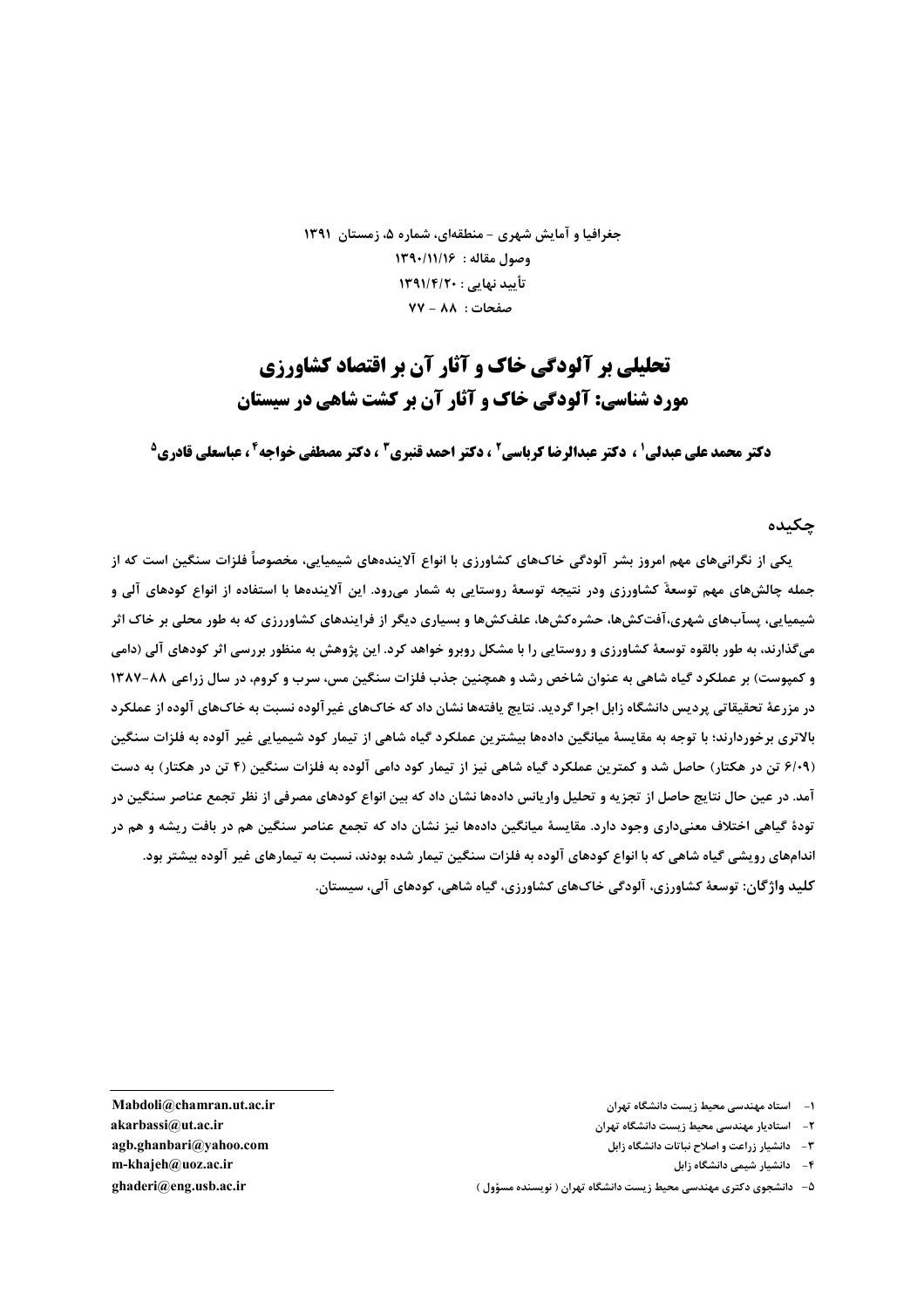جفرافیا و آمایش شهری-منطقهای، سال دوم، شماره ۵، زمستان۱۳۹۱

مقدمه

متفاوتی بر خصوصیات فیزیکی و شیمیایی و بیولوژیکی آن میگذارد که در بیشتر موارد بـا بهینــه کـردن ایــن شرايط، امكان لازم براي توليد محصولات با عملكرد بالا از نظـر كمّـى و كيفـى را فـراهم مـىآورد (براهيمـى و همکاران، ۸۰۳:۱۳۸۷). با وجود این یکی از نگرانیهای مهمّ امروز بشر، آلودگی خاک و مخصوصاً خـاکـهـای کشاورزی است. آلودگی خاکهای کشـاورزی بـا انـواع آلایندههـای شـیمیایی و مخصوصـاً فلـزات سـنگین از جمله چالشهای مهـمّ توسـعهٔ کشـاورزی و در نتیجـه توسـعهٔ روسـتايي اسـت. البتـه آلـودگي خـاکـهـاي کشاورزی با فلزات سنگین بـه عنـوان مشـکل اساسـی جوامع صنعتی و غیرصنعتی در سراسر جهان به شـمار میآید که با پیشـرفتهـای تکنولـوژی بـه طـور قابـل ملاحظهای در حال افزایش است و تهدیدی جدّی برای محيط، سـلامت خـاک و انسـان محسـوب مـىشـود (سرباسے) و همکــاران، ۱۶:۲۰۰۱). از طرفــی کــاهش حاصلخیزی خاک و ترس از قحطی، یک فشار سیاسی قوی است که خودکفایی در تولید محصولات غـذایی را در بیشتر کشورها به یک هـدف سیاسـی مهـم تبـدیل کرده است (لگرید و همکاران، ۱۳۸۵: ۱۱).

سازمان ملل چهار گروه عمـده بـه عنـوان شـاخص توسعهٔ پایدار معرفی کرده است و شاخصهای زیست محیطی یکی از این چهارگروه است کـه مـیتوانـد بـه صورت نقشهٔ آماری و جغرافیـایی نشـان داده شـود. در بسیاری از موارد، وقتی شاخصهای زیست محیطی مورد استفاده قرار میگیرند، لازم است که نمونهٔ مکانی از یـک شـاخص مـورد اسـتفاده قـرار گیـرد (مولـدان وبیلهارز، ۱۳۸۱: ۴۶). لـذا، در ایـن تحقیـق بررسـی آلودگی خاک بـه عنـوان یـک نمونـهٔ مکـانی شـاخص زیست محیطی در نظر گرفته شده و علاوه بر اثر کود شیمیایی و کودهای آلی (کـود دامـی و کمپوسـت) بـر عملکرد گیاه شاخص (شاهی) در صـورت آلـوده شـدن

بسیاری از پژوهشگران توسعهٔ کشاورزی را به عنوان استراتژی و راهبرد اصلی توسعهٔ روستایی قلمداد کرده و معتقدند که کشاورزی به عنوان منبـع اصـلی تـأمین درآمد و فرصتهای اشتغال، نقشی اساســی در توســعهٔ روستایی ایفـا مـیکنـد. گسـترش کشـاورزی پایـدار و توسعهٔ روستایی یکی از شاخصهای توسعهٔ پایدار است كه توسط كيمسيون توسعهٔ يايدار ملـل متحـد تـدوين شده است (مولدان وبیلهارز، ۱۳۸۱: ۱۷۳).با وجود ایـن دستیابی بـه کشـاورزی پایـدار بـدون خـاک پایـدار امکانپذیر نیست. رسیدن بـه خـاک پایـدار نیـز بـدون مادۂ آلی کافی در خاک ممکن نیست و مقدار مادۂ آلی خاک نیز تا حدود زیادی به مقدار مواد آلی افزوده شده به خاک و چگونگی مدیریت آن بستگی دارد. هم مـواد آلی اولیه مانند کود دامـی، کمیوسـت زبالـه شـهری و لجن فاضلاب و هم مـادهٔ آلـی خـاک از عوامـل اصـلی شکل گیری و تکامل خاک به شمار می روند. مواد آلی با حفظ تنوع زیستی موجودات خاکزی به حفـظ تـوازن موجودات سودمند و بیماری; ای خاک کمک مے کننـد (ولف واسنایدر،۱۳۸۶:۱۵). با وجود ایـن کـه از دیربـاز اهمیت مواد آلی و مادهٔ آلی خاک در تولید فرآوردههای زارعی شناخته شده است، امّا ضرورت آنها در کشاورزی پایدار بهتازگی شناخته شده است؛ به طوری که کاربرد کودهـای آلـی ماننــد کــود دامــی، کمیوســت و لجــن فاضلاب در خاک علاوه بر بهبود ویژگیهای فیزیکے و شیمیایی خاک و تأمین عناصر میکروبی باعث افـزایش و بهبود فعالیت میکروبی خـاک مـیگـردد (انربنـر و همكاران، ۲۰۰۶:۲۰۰۲).

خـاکـهـای منطقـهٔ خشـک و نیمـه خشـک ایـران معمولاً دچار کمبود مواد آلی مے،باشـند کـه ایـن امـر باعـث كـاهش حاصـلخيزى وخصوصـيات مطلـوب شیمیایی و فیزیکی این خاکها مےشود . انـواع ایـن مواد که باعث تفاوت بسیار میان آنها ٍمیشود، اثرهـای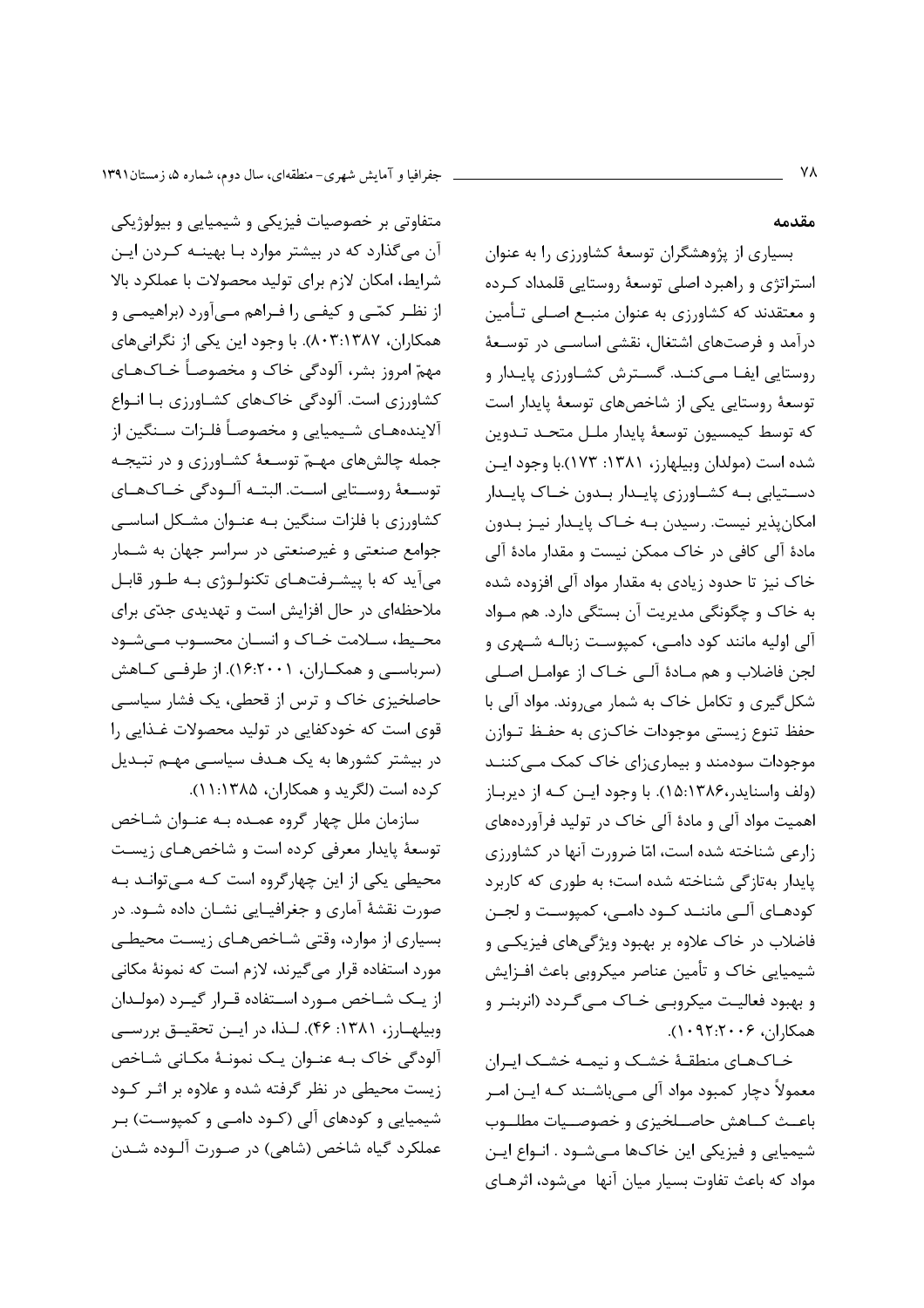تحلیلی بر آلودگی خاک و آثار آن بر اقتصاد کشاورزی ….

خاک به فلزات سنگین، جذب این عناصر توسط ریشـه و برگ گیاه نیز بررسی شده است.

## يبشينة تحقيق

در سیستان بهرهگیـری از کودهـای آلـی دامـی بـه شیوهٔ سنتی در مزارع و باغها از دیـر زمـان رایـج بـوده است. درآینده با پیشرفت و توسعهٔ صنعتی عـلاوه بـر استفاده از زایدات دامی استفاده از سایر مواد آلی مانند مواد زاید صنعتی تجزیهپذیر، زبالههای شـهری و لجـن فاضلاب از طریــق تبــدیل بــه کمیوســت امــری کــاملاً ضروری به نظر می رسد. چنان کـه سیلسـپور (١٣٨٠: ۶۴) در نتیجهٔ تحقیقات خود بیان میکند که کودهای آلی یکی از ارکان باروری خاک هستند و برای افـزایش مادهٔ آلی خاک و مناسب کردن بستر رشد گیاه می توان از ايــن كودهــا اســتفاده نمــود. همچنــين موريســون (۲۰۰۰) از تحقیقات خــود نتیجــه گرفـت کـه کــاربرد كمپوست به عنوان اصلاح كننـدهٔ خـاک، باعـث بهبـود ساختار خاک و هـوادهی بـه آن مـی شـود، تخلخـل را افزایش میدهد و ظرفیت نگهداری آب و خـاک را بـالا می برد. او نشان داده است که اضافه کردن کمپوست به خاک باعث رشد سریع گندم و شـبدر مـی شـود، طـول ساقه و برگ گیاهان را افزایش میدهد و pH خـاک را در حالـــت بهينـــــهٔ ۶ تــــا ۷ كنتــــرل مــــى كنــــد (موريسون، ٢٠٠٠: ٣٢-٣٢). درعـين حـال ثابت شـده است که کاربرد همزمان مقدار زیادی مـادهٔ اولیــهٔ آلـی (کود حیوانی، کمپوست زبالـه شـهری، کــود گیــاهی و لجن فاضلاب) وخاکورزی حفاظتی باعث افزایش پا حداقل ثبات مادهٔ آلبی خـاک و در عـین حـال، حفـظ تولید محصولات کشاورزی مےشسود. ارزش مـواد آلـی اولیه در فرآوردههای زراعی گرانقیمت مشخص است، ولی ارزش مضاعف آن در خاکـهایی آشکار می شود که مادة آلى كمى دارند (ولف و اسنايدر، ١٣٨۶: ٣٣٧). اودراگو و همکــاران (۲۰۰۱: ۲۶۵) نیــز در نتیجــه

تحقیقاتشان بیان کردند که کمپوست خـاک ,ا از نظـر مورفولوژی و خواص شیمیایی بهبود مےبخشد و بـه طور معنیداری رشد محصول را افزایش میدهد و آثـار منفي را كاهش مي‹هد، گرچـه افـزودن كمپوسـت بـه خاکهای زراعی کاشت بذر را به تأخیر می|ندازد. اینک همان گونه که اشاره شد، اسـتفاده از کودهـای آلـی در کشاورزی باعث بهبود ویژگیهای فیزیکی و شـمیایی خاک میشود و حاصلخیزی آن را افزایش میدهد. ولی باید به این نکته توجه داشت که اگرچه کودهـای آلـی بسیاری از ویژگیهای خاک را برای رشد بهتر گیاه بهبود می بخشد، امّا آلودگی هـای ناشـی از ایـن کودهـا باید مورد توجـه قـرار گیـرد. سـیری در پـژوهشهـای زیست محیطی و بهداشت محیط دو دهـهٔ اخیـر نشـان میدهد که کودهای آلبی پتانسـیل بـالایی در آلــودگی خاک، آبهای سطحی و زیرزمینـی و بـه طـور کلـی محیط زیست دارنـد (تـن و همکـاران، ۱۹۹۲) کـه از جملهٔ این آلودگیها، آلودگی خاکهـای کشـاورزی بـا فلزات سنگین است. کودهـای آلـی، معـدنی و صـنعتی شامل سطوح مختلفی از عناصر سـنگین ماننـد سـرب، کروم، نیکل، کادمیوم و آرسینک میباشند. استفاده از این کودها در کشاورزی باعث افـزایش ایـن عناصـر در خاک میشود (لگرید و همکاران، ۱۳۸۵: ۲۲۶).

نتايج تحقيقات انجام شده بر روى ميزان تجمع فلزات سـنگین كـرم، سـرب، نیكـل كـادمیوم بـر روی قسمتهای خوراکی گندم، کاهو و تربچه نشان میدهد که با افزایش غلظت عناصر سـنگین در خـاک مقـدار تجمع این عناصر در قسمتهای خـوراکی دانـهٔ گنـدم، برگ کاهو و ریشهٔ تربچه افزایش یافته و باعث کـاهش رشـد گیاهـان شـده اسـت (نـور بخـش و غضـنفری مقدم، ۱۳۸۰: ۳۵). این در حالی است کـه اسـتفاده از مواد آلي بـراي اصـلاح و بهبـود خـاکـهـاي آلـوده بـه پسماندهای معدنی باعث میشود ایـن خـاکـهـا بـرای کاشت مجـدد گیاهـان مفیـد واقـع شـود و در دوبـاره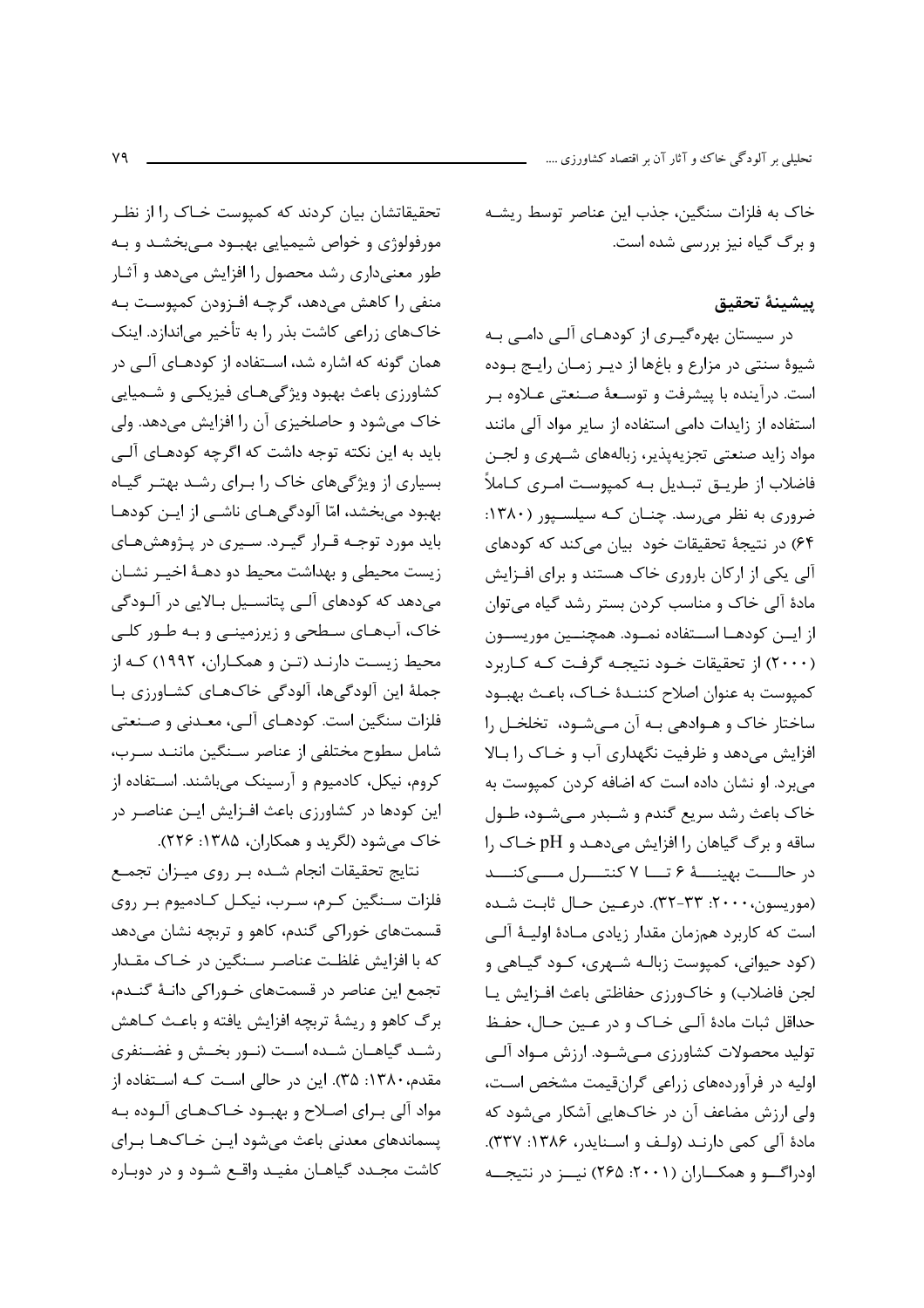تحليلي انجام شد. خاک محل آزمـايش بـا داشـتن ۵۶ درصد شـن و ۳۲ درصـد سـیلت و ۱۲ درصـد رس در کلاس بافتی لوم شنی (بیای بیوردی، ۱۳۸۲: ۵)، قبرار گرفته است. سایر خصوصیات فیزیکی و شیمیایی خاک محــل آزمــايش (پــاولس وهمكــاران، ۱۳۸۵ و بــاي بوردي،١٣٨٢ :٧) قبل از انجـام آزمـايش در جـدول ١ ا,ائه شده است.

محصول دهی اثـر مثبـت داشـته باشـد و آثـار فلـزات سنگین برای گیاهان را کاهش دهد (ابت و همکـاران، ٢٠٠١). البته اين امر به خصوصيات مواد آلي، ويژگــي-های خاک و نوع فلز بستگی دارد (شومن، ۱۹۹۹؛ والکر و همكاران، ٢٠٠٣).

روش تحقیق و یافتههای میدانی

این پژوهش در سـال زراعـی ۸۸-۱۳۸۷ در مزرعـهٔ تحقیقاتی پردیس دانشگاه زابـل بـه روش توصـیفی–

|                                 |                                |                 |       |    |                           |                |                         |                     |                 | جدول ۱: خصوصیات فیزیکی و شیمیایی خاک محل آزمایش در عمق ۲۰-۰ سانتیمتری |             |             |                           |
|---------------------------------|--------------------------------|-----------------|-------|----|---------------------------|----------------|-------------------------|---------------------|-----------------|-----------------------------------------------------------------------|-------------|-------------|---------------------------|
| $\vec{a}$<br>$\cdot$ $\sqrt{ }$ | ويژهٔ                          | $\mathcal{E}^*$ | 3     |    |                           | $\mathfrak{z}$ | ふ                       | $\cdot \frac{1}{2}$ |                 | وژن<br>ف                                                              | 3           | ᄒ           | هدايت الا<br>(ds/m<br>ង្ក |
|                                 | ۰۸<br>ជ<br>(m <sup>2</sup> /g) |                 | د, صد |    |                           |                | Ppm                     |                     |                 |                                                                       | در صد       |             |                           |
| لوم شنی                         | ٣۵                             | ۵۶              |       | ٣٢ | $\tau$ $\lambda$ / $\tau$ | $\frac{1}{4}$  | $\mathsf{r}/\mathsf{v}$ | ۶۱۴                 | $\mathcal{N}$ . | .709.                                                                 | $\cdot$ /٣۶ | $V/\lambda$ | $\mathbf{r}/\mathbf{r}$   |

اين پژوهش باتوجـه بـه نـوع تحقيـق، بـه صـورت آزمایشی درقالب طرح بلـوکھـای کامـل تصـادفی بـه صورت فاکتوریل در شش تیمـار و چهـار تکـرار اجـرا گردید (بصیری، ۱۳۷۷: ۱۵–۸۱) که در مجمـوع از ۲۴ کرت تشکیل شد. خـاک ۱۲کـرت بـه فلـزات سـنگین سرب، کروم و مس با غلظت ۱۰۰ میلی گرم در هرکیلـو گرم خاک (بیش از مقدار استاندارد) آلوده شد و دوازده کرت بدون آلودگی به فلزات سنگین و به عنوان کنترل تیمارها در نظر گرفته شد. تیمارهـا در دو گـروه، گـروه  $\sim$ اوّل شــامل: T2 ،T1، وT3 بــه ترتيـب كــود دامــى كمپوست و كود شـيميايي بـا خـاک آلـوده بـه فلـزات سنگین سرب، مس وکروم و گروه دوم شـامل T4،  $\sim 75$ و T6 بــه ترتیــب کــود دامــی، کمیوســت و کــود T6 شیمیایی با خاک غیرآلوده به فلزات سـنگین بـه شـرح

ذیل، طبق نقشهٔ طرح آماری استفاده شده شکل(۱) در نظر گرفته شده است.

تیمار اول (T1) کود دامی(گاوی) با خاک آلـوده شـده بـه فلـزات سنگين. تیمار دوم (T2) کود کمپوست حاصل از زبالههای خانگی با خـاک آلوده به فلزات سنگين. تیمار سـوم (T3) کـود شـیمیایی کامل(فسـفات تریپـل، سـولفات پتاسيم و اوره) با خاک آلوده به فلزات سنگين. تیمار چهارم (T4) کود دامی(گاوی) با خاک غیر آلـوده بـه فلـزات سنگین (خاک معمولی مزرعه). تیمار پنجم (T5) کود کمپوست حاصل از زبالـههـای خـانگی بـا خاک غیر آلوده به فلزات سنگین. تیمار ششم (T6) کود شیمیایی کامـل (فسـفات تریپــل، سـولفات پتاسيم و اوره) با خاک غير آلوده به فلزات سنگين.

کود دامی (گاوی) مورد نیاز طرح از روستای مجاور محـل اجـراي طـرح، كـود كميوسـت زبالـهٔ خـانگي از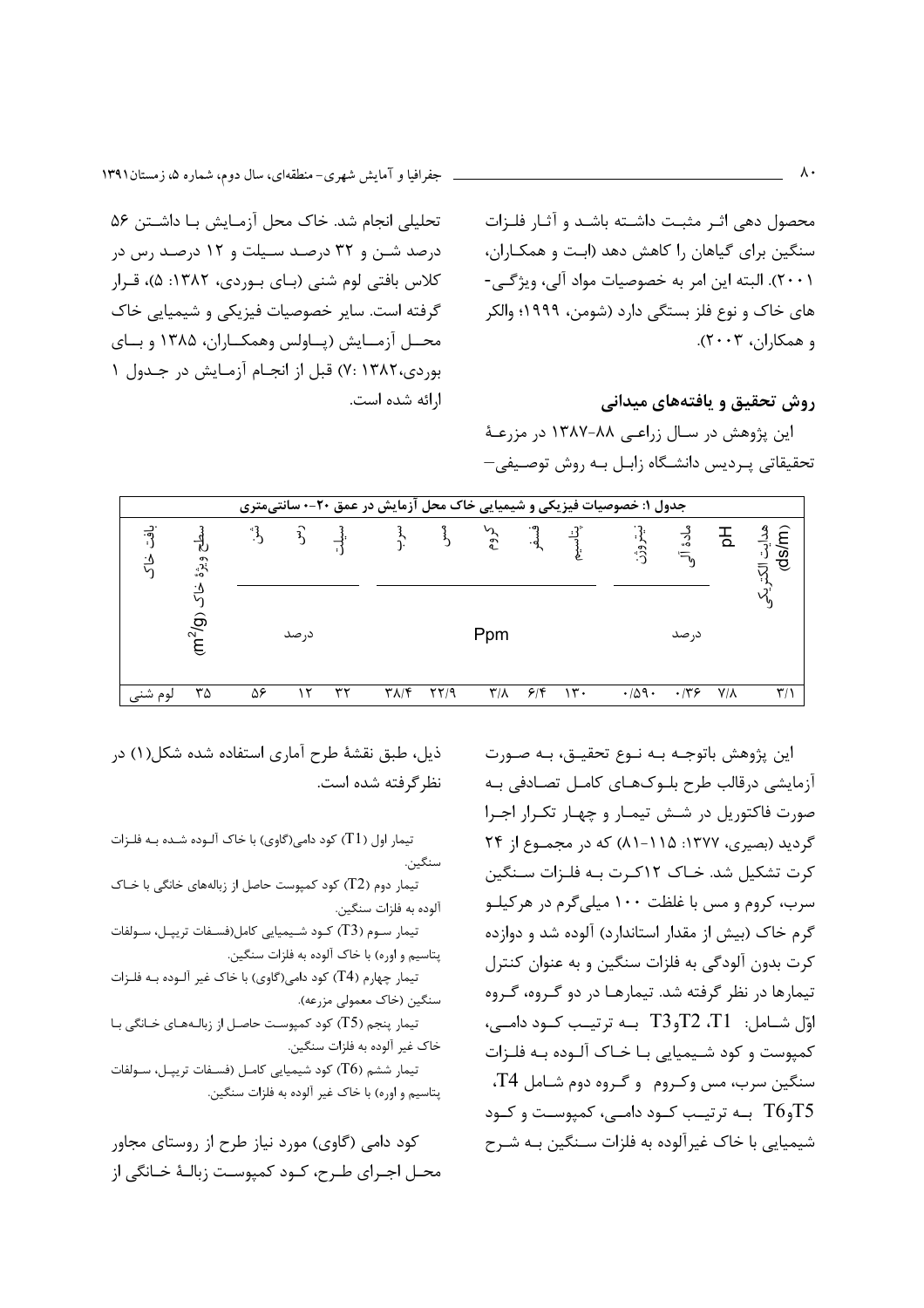قرار داشت. فاصلهٔ بین کرتهـا نیـز ۵۰ سـانتیمتـر در نظر گرفته شـد. پـس از كـرت بنـدى زمـين و قبـل از کاشت، مقدار ۵۰ تن در هکتار کود دامی(گاوی)، ۳۰ تن در هکتار کود کمپوست، طبق عرف منطقه به دلیل گرمای شدید و تحت تأثیر تنش خشـکی (احمـدیان و همکـاران، ۶۶۸:۱۳۸۹) و کودهـای شـیمیایی نیـز بـه نسبت ۲۰۰ کیلوگرم در هکتار سـوپر فسـفات تریپـل، ۱۵۰ کیلوگرم در هکتار کـود سـولفات پتاسـیم و ۱۰۰ کیلوگرم ازت از منبع اوره به کرتهـای آزمایشــی داده شـدند. آنــاليز شــيميايي كــود دامــي و كمپوســت در جدول های ۲ و ۳ آورده شده است. کارخانهٔ کمپوست شهرداری زاهـدان و کـود شـیمیایی لازم از جهاد کشاورزی زابل تهیه گردید.

| R <sub>1</sub>              | R <sub>2</sub> | R <sub>3</sub> | R <sub>4</sub> |  |  |  |  |
|-----------------------------|----------------|----------------|----------------|--|--|--|--|
| T <sub>1</sub>              | T <sub>5</sub> | T <sub>2</sub> | T <sub>3</sub> |  |  |  |  |
| T <sub>3</sub>              | T <sub>6</sub> | T <sub>4</sub> | T1             |  |  |  |  |
| T <sub>5</sub>              | T1             | T <sub>3</sub> | T <sub>2</sub> |  |  |  |  |
| T <sub>6</sub>              | T3             | T <sub>6</sub> | T <sub>4</sub> |  |  |  |  |
| T <sub>2</sub>              | T4             | T <sub>5</sub> | T <sub>6</sub> |  |  |  |  |
| T <sub>4</sub>              | T <sub>2</sub> | T1             | T <sub>5</sub> |  |  |  |  |
| شكل۱: نقشهٔ طرح آماری تحقیق |                |                |                |  |  |  |  |

در ایــن آزمــایش هــر بلــوک شــامل ۶ کــرت بــود. مساحت هر کرت ۱ متر مربع (۱×۱) و در هـر کـرت ۶ رديف كاشت با فاصلهٔ ۱۵ سانتي متري و طول ۱ متري

|                |                        |                 |                         | - - - - -<br>- -                     |             |                    |                  |
|----------------|------------------------|-----------------|-------------------------|--------------------------------------|-------------|--------------------|------------------|
| سرب<br>(mg/kg) | مس<br>(mg/kg)          | كروم<br>(mg/kg) | كلسيم<br>کل(./)         | پتاسیم کل<br>$\langle \cdot \rangle$ | فسفر كل(./) | نيتروژن کل<br>(/.) | محتوى آب<br>(/.) |
| ۴۲             | $\lambda/\Delta\Delta$ | <b>Y/YY</b>     | $\mathbf{y}/\mathbf{y}$ | ۱۵                                   | $\cdot$ /۲۹ | ۱/۲                | ۴۷               |

|  | جدول ۲: انالیز شیمیایی کود دامی |  |  |  |
|--|---------------------------------|--|--|--|
|--|---------------------------------|--|--|--|

|                       |                         | ب-رن- المستعمل المستعمل المستقرض المستقرض  |                       |
|-----------------------|-------------------------|--------------------------------------------|-----------------------|
| 14/99                 | $(1)$ $C/N$             | 89/8                                       | هدايت الكتريكي (ds/m) |
| .149                  | فسفر كل (٪)             | $Y/\tilde{Y}$                              | Ph                    |
| ۱۱۴۵                  | پتاسيم كل (٪)           |                                            | درصد رطوبت            |
| ۱۴۴۰۰                 | $\text{(mg/kg)}$ آهن کل | ٧٠                                         | درصد اشباع            |
| ۶۵۸                   | روی کل (mg/kg)          | ۱۴۱۴                                       | کربن آلی (./)         |
| ۳۶۵                   | منگنز کل (mg/kg)        | ۲۴۱۶                                       | مواد آلی (./)         |
| ۳λ                    | $(mg/kg)$ کادمیم        | ۰/۹۸                                       | نيتروژن كل (٪)        |
| ۵۶                    | $(mg/kg)$ سرب           | ۴۱۵                                        | كلسيم (٪)             |
| $\Upsilon V/\Upsilon$ | کروم (mg/kg)            | $\cdot$ /۶                                 | منيزيم (٪)            |
| ٢۴٠                   | $(mg/kg)$ مس            | $\mathsf{Y}/\boldsymbol{\cdot} \mathsf{A}$ | سديم کل (٪)           |

جدول ٣: آنالیز شیمیایی کود کمپوست

گردید. شاهی گیاهی است با میزان رشد سریع و دارای ريشة گسترده؛ از خـانوادة براسيكاسـه(Brassicaceae). گیاهان خانوادهٔ براسیکاسه درجـذب فلـزات سـنگین از

با توجه به هدف طرح، با مشـاورهٔ کارشناسـان بـذر تودۂ محلی شاهی (.Lepidium sativum L) سـازگار با شرایط منطقه از سازمان جهاد کشاورزی تهیه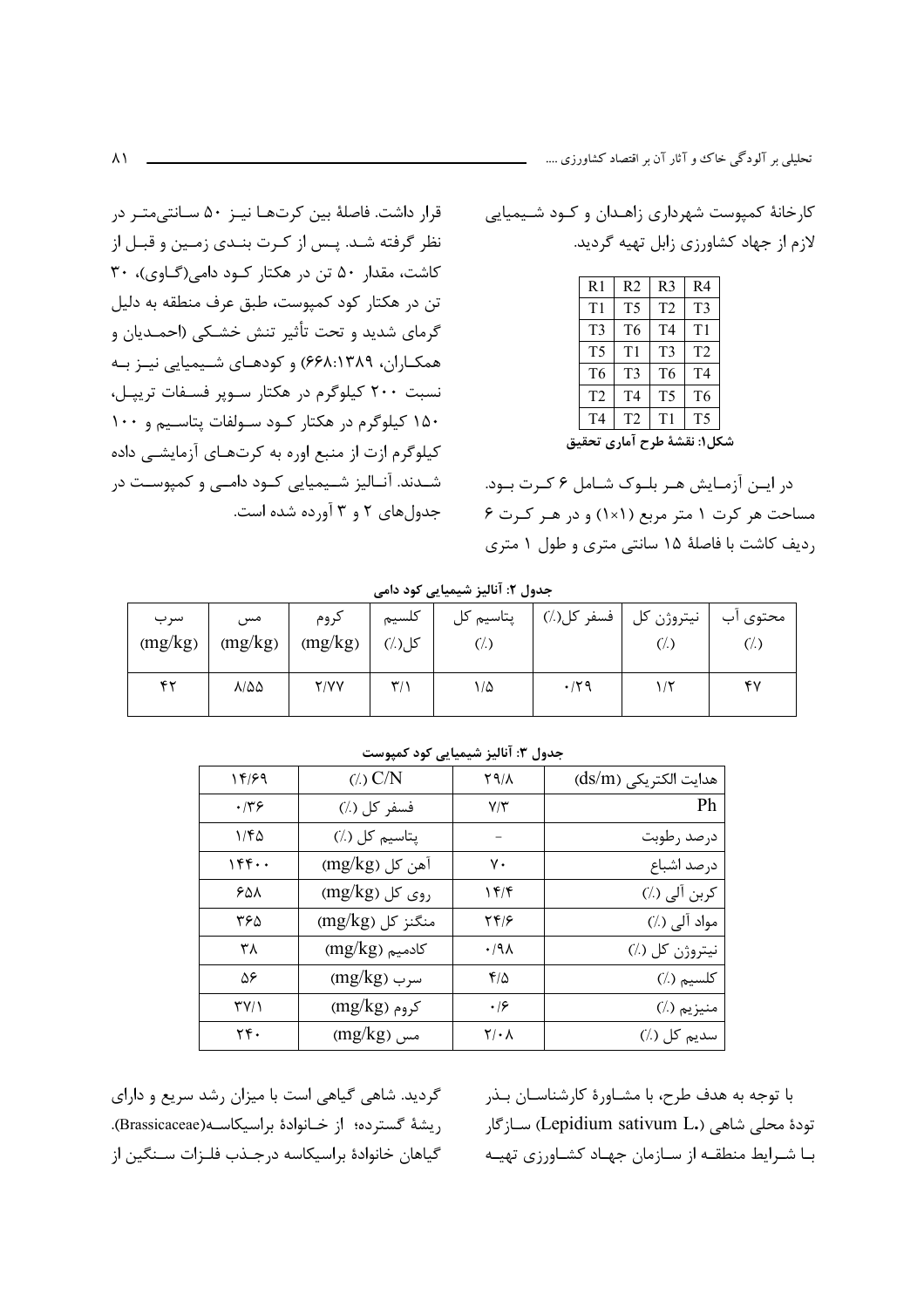آزمون چند دامنهای دانکن در سطح احتمال ۵ درصد انجام گرفت.

#### تحليل بافتهها

بر اساس تحليل يافتهها و نتايج تجزيهٔ واريانس، اثر کودهای آلی و معدنی در کرتهای آلوده و غیـر آلـوده به فلزات سنگین در سطح ۵ درصد بر عملک رد شـاهی معنی دار بود (جـدول ۴). بـه طـوری کـه در رابطـه بـا کرتهای آلوده و غیر آلوده مشاهده می شود که در هـر سه نوع کود مصرفی (دامے، کمپوست و شیمیایی)، کرتهای غیر آلوده به فلزات سنگین عملک رد بـالاتری را در مقایسه با کرتهای آلوده حاصل کردنـد امّـا ایـن اختلاف از نظر آماري معنيدار نبود (شكل ٢). با توجـه به مقايسـهٔ ميـانگين دادههـا بيشــترين عملكـرد گيـاه شاهی از تیمـار کــود شــیمیایی غیــر آلــوده بــه فلــزات سـنگین (۶/۰۹ تـن در هکتـار) حاصـل شـد و تفـاوت معنیداری بین این تیمار با تیمارهـای کـود شـیمیایی آلوده (۵/۹۳ تن در هکتار) و کود کمپوست غیـر آلـوده به فلزات سنگین (۵/۳۴ تن در هکتـار) مشـاهده نشـد. کمترین عملکرد گیاه شاهی نیـز از تیمـار کـود دامـی آلوده به فلزات سنگین (۴ تن درهکتار) به دست آمـد (جدول۵). باید توجـه داشـت کـه مانـدگاری کودهـای شیمیایی وکودهای آلی متفاوت است، بـه طـوری کـه درحدود۹۰ درصد عناصر غذایی کودهای شـیمیایی در همان سال اول مصرف می شود و حداکثر ۱۰ درصد آن برای استفاده گیاهان سال بعد در خاک باقی مـیمانـد، در حالی که میزان تأثیرگذاری کودهای آلی بر رشـد و عملکرد گیاه در سال اول حـدود ۶۰٪ و در سـالهای دوم، سوم و چهارم به ترتیب ۴۵، ۳۰ و ۲۵ درصد است (اقبال و همكـاران، ۲۰۰۴: ۷-۴۴۲). بـه همـين علـت است که کودهای آلی در کرتهـای آلـوده و غیرآلـوده نتوانستهانـد اثـر معنـی۱۵اری بـر روی عملکـرد داشـته باشـند. در عـين حـال كـود شـيميايي باعـث افـزايش

خاک بسیار توانا هستند (آلکورتـا و همکـاران، ۲۰۰۴). زمین مورد نظر آبیاری شد و بعد از گـاوران شـدن زمین، کشت شاهی در عمق ۰/۵ سانتی متری در تاریخ ۱ اسفند ۱۳۸۷ انجام گردید. تراکم ۵۰۰ هزار بوتـه در هکتار برای این گیاه در نظر گرفته شد و آبیاری نیز ب اساس عرف منطقه و به صورت غرقـابي انجـام گرديـد. صفات عملکرد شاهی، میـزان جـذب و تجمـع عناصـر سنگین (کروم، مس و سرب) در بافتهای ریشه و اندام رویشی (برگ) در این آزمایش مورد بررسی قرار گرفت. به این منظور با حذف آثار حاشیهای از داخل هر کـرت آزمایشی، تعداد ۱۰ نمونه به طـور تصـادفی انتخـاب و میانگین آنها محاسبه گردید. برای اندازهگیری عملک د انـدام رويشـي (بـرگ) در واحـد سـطح، در هـر واحـد آزمایشی، کلّ بوتههـای ۴ ,دیـف وسـط هـر کـرت بـه صورت دستی از سطح زمـین برداشـت و پـس از وزن كردن به واحد سطح تعميم داده شد. به منظـور تعــين غلظت عناصر سنگین در بافت انـدام رویشـی و ریشـه، ابتدا نمونهها در آون در دمای ۷۵ درجه سـانتیگراد بـه مدت ۳۰-۲۴ ساعت قرار گرفت و پس از خشک شـدن به آزمایشگاه منتقل شد و بعد از آسیاب کـردن غلظـت عناصر سنگین کروم، مس و سرب اندازه گیری گردیـد.  $^{\backprime}$ MAF برای اسانس گیری نمونهها از دستگاه مایکرویو مدل Ethos SEL میلستون سوریسول ایتالیا<sup>۲</sup> استفاده شده است که پس از تهیهٔ محلول بـه حجـم رسـیده و توســـط دســـتگاه جـــذب اتمــــى (AAS) مـــدل Cr,Cu,Pb غلظت عناصر WONM300-KONIK قرائت شده است (اکبوی مقـدم، ۱۳۸۹: ۴۰-۳۱). در نهایت جهت انجـام عملیـات آمـاری از نـرم افزارهـای SAS و Excel براي تجزيهٔ واريانس صـفات و مقايســهٔ میانگین استفاده گردیـد. مقایسـهٔ میـانگین بـه روش

<sup>1-</sup>Microwave Assisted Extraction

<sup>2-</sup>Milestone, Sorisole, Italy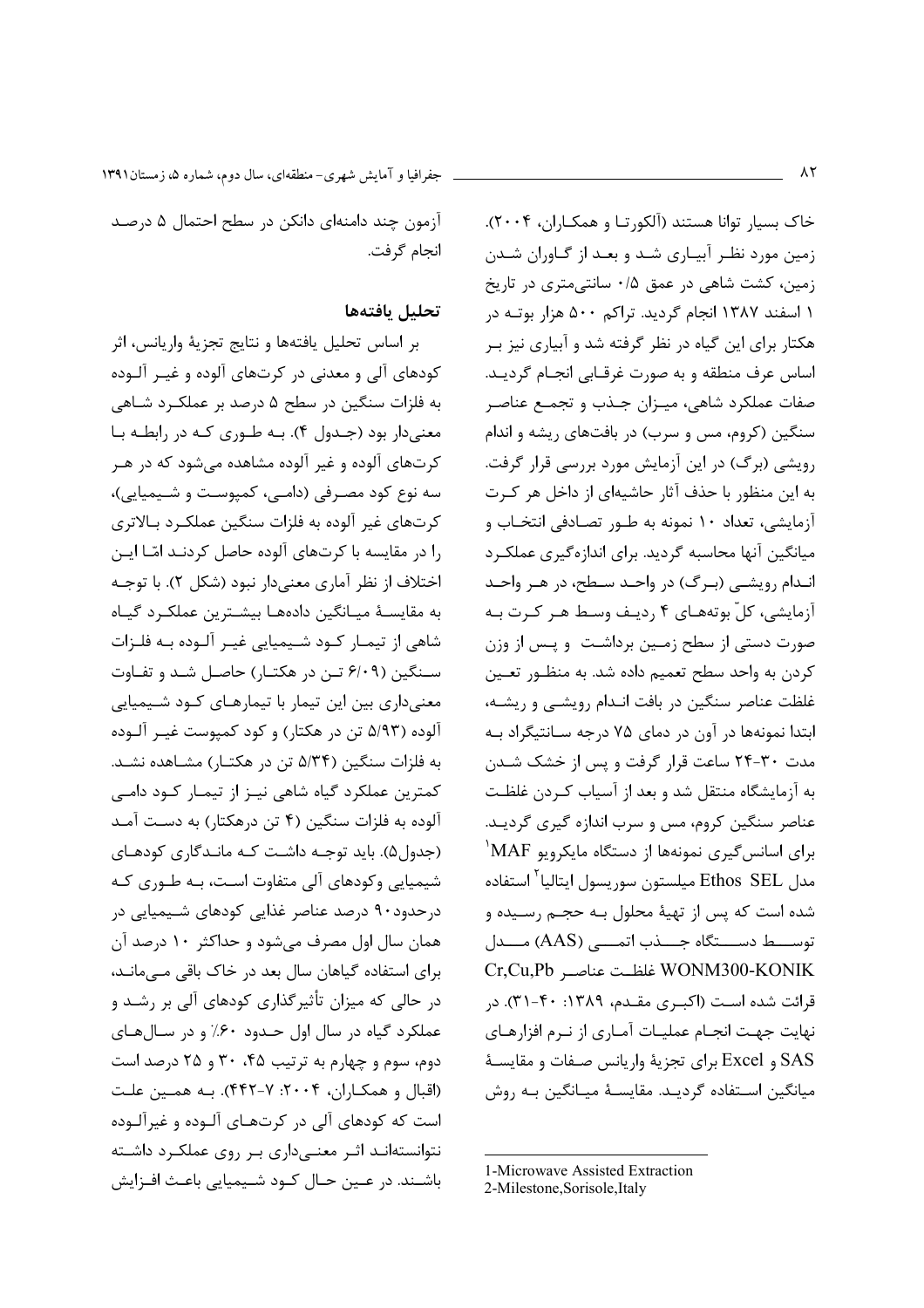عملکرد شده است کـه علـت آن افـزایش جـذب مـواد غذایی توسط گیاہ میباشـد. مـس مـی توانـد از طریـق اعمال تأثيرات زيان،ار بر فرايندهاي فيزيولوژيـک مهـم موجب ناهنجاریهایی در رشد و نمو گیاه شود.

|  | جدول ۴- تجزیهٔ واریانس عملکرد شاهی |  |  |
|--|------------------------------------|--|--|
|  |                                    |  |  |

| عملکر د                  |                            |                                              |
|--------------------------|----------------------------|----------------------------------------------|
| شاهی                     | درجة                       |                                              |
| ميانگين                  | آزادي                      | منبع تغيير                                   |
| مربعات                   |                            |                                              |
| $\cdot$ / $\uparrow$ n.s | ٣                          | تک ا,                                        |
| $\cdot$ /۴۳۱ **          | ۵                          | تيمار                                        |
| .7887                    | ۱۵                         | اشتباه آزمايشى                               |
| 5/15                     |                            | ضريب تغييرات                                 |
|                          |                            | $\left(\frac{7}{2}\right)$                   |
|                          |                            | **، * و n.s به ترتيب معنىدار در سطح احتمال ١ |
|                          | درصد، ۵ درصد و غیر معنیدار |                                              |

جدول ۵- مقایسهٔ میانگین عملکرد شاهی (وزن خشک)

| عملکرد شاهی (ton/ha) | تىمار              |
|----------------------|--------------------|
| $f$ . $c$            | کود دامی آلوده     |
| $f/(\lambda)$        | كود كميوست آلوده   |
| $\Delta$ /۹۳ ab      | کود شیمیایی آلوده  |
| $f/T$ bc             | کود دامی غیر آلوده |
| $\Delta$ /۳۴ ab      | کود کمپوست         |
|                      | غير آلوده          |
| 9.4a                 | کود شیمیایی        |
|                      | غير الوده          |

## تجمع عناصر در تودهٔ گیاهی

نتايج حاصل از تجزيهٔ واريانس دادهها نشان داد كـه بين انواع كودهاي مصرفي از نظر تجمع عناصر سنگين در تودهٔ گیاهی اختلاف معنیداری وجود دارد (جـدول ۶). مقایسهٔ میانگین دادهها برای هر دو نوع کرت آلوده و غیر آلوده نشان داد که تجمع عناصر سـنگین هـم در بافت ریشه و هـم در بـرگ گیـاه شـاهی کـه بـا انـواع كودهاي آلوده به فلـزات سـنگين تيمـار شـده بودنـد،

نسبت به کودهای غیر آلوده بیشـتر بـود (شـکل۲). در این بین مقایسهٔ میانگین دادهها بـرای عناصـر سـنگین (کروم، مس و سرب) اندازهگیری شده در تودهٔ گیـاهی نشان داد که غلظت عنصر کروم هم در ریشـه (mg/kg ٣/٩۴) و هم در انـدام رويشـي (بـرگ) گيـاه (mg/kg ٨/٧١) در تیمار کود کمپوست آلوده به فلزات سـنگین بيشترين مقدار است. كمترين مقدار تجمع ايـن عنصـر نیز در بافت ریشه و اندام رویشی (برگ) گیاه به ترتب معیادل ۲/۲۶ mg/kg و ۲/۰۹ mg/kg از تیمیار کنود شیمیایی غیرآلوده بـه فلـزات سـنگین بـه دسـت آمـد (جدول۶). برای عنصر مس نیز نتایجی مشابه با عنصـر کروم مشاهده شد. به طوری که بـالاترین غلظـت ایـن عنصر در بافت ریشه (۱۲/۶۴ mg/kg) و اندام رویشبی (برگ) (۸/۰۹ mg/kg) از تیمار کــود کمپوسـت آلــوده به فلزات سنگین به دست آمد. برای بافت ریشـه و نیـز اندام رویشی (برگ) این گیـاه تفـاوت معنـیداری بـین این تیمار با تیمار کود دامی آلوده به فلز وجود نداشت. كمترين تجمع عنصر مس نيز براي بافت ريشه و انــدام رویشی (برگ) گیاه شاهی بـه ترتیب معـادل mg/kg ۷/۸۳ و ۴/۴۹ mg/kg از تیمــار کــود شــیمیایی غیــر آلوده حاصل شد. با وجود این مشاهده مـی شـود کـه از این لحاظ تفاوت معنیداری بین این تیمار با تیمارهای کود دامی و کود کمپوست غیـر آلـوده بـه فلـز وجـود نداشت (جدول ۶). برای عنصر سرب نیز نتایجی مشـابه با دو عنصر کروم و مس حاصل شد. بـه طـوری کـه در بافت ريشة كياه بيشترين غلظت عنصر سـرب (mg/kg ۴۳/۰۲) از کود کمپوست آلوده به دست آمـد و تفـاوت معنیداری بین این تیمار بـا تیمـار کــود دامــی آلــوده (۴۲/۹۶ mg/kg) وجود نداشت. در بافت اندام رویشی (برگ) نیز بیشترین میزان تجمع ایـن عنصـر (mg/kg ۴۰/۱۶) از تیمار کود کمیوست آلوده حاصل شد. برای هر دو بافت گیاهی نیز کمتـرین غلظـت ایـن عنصـر از کاربرد کودهای غیر آلوده به دست آمـد. در ایـن بـین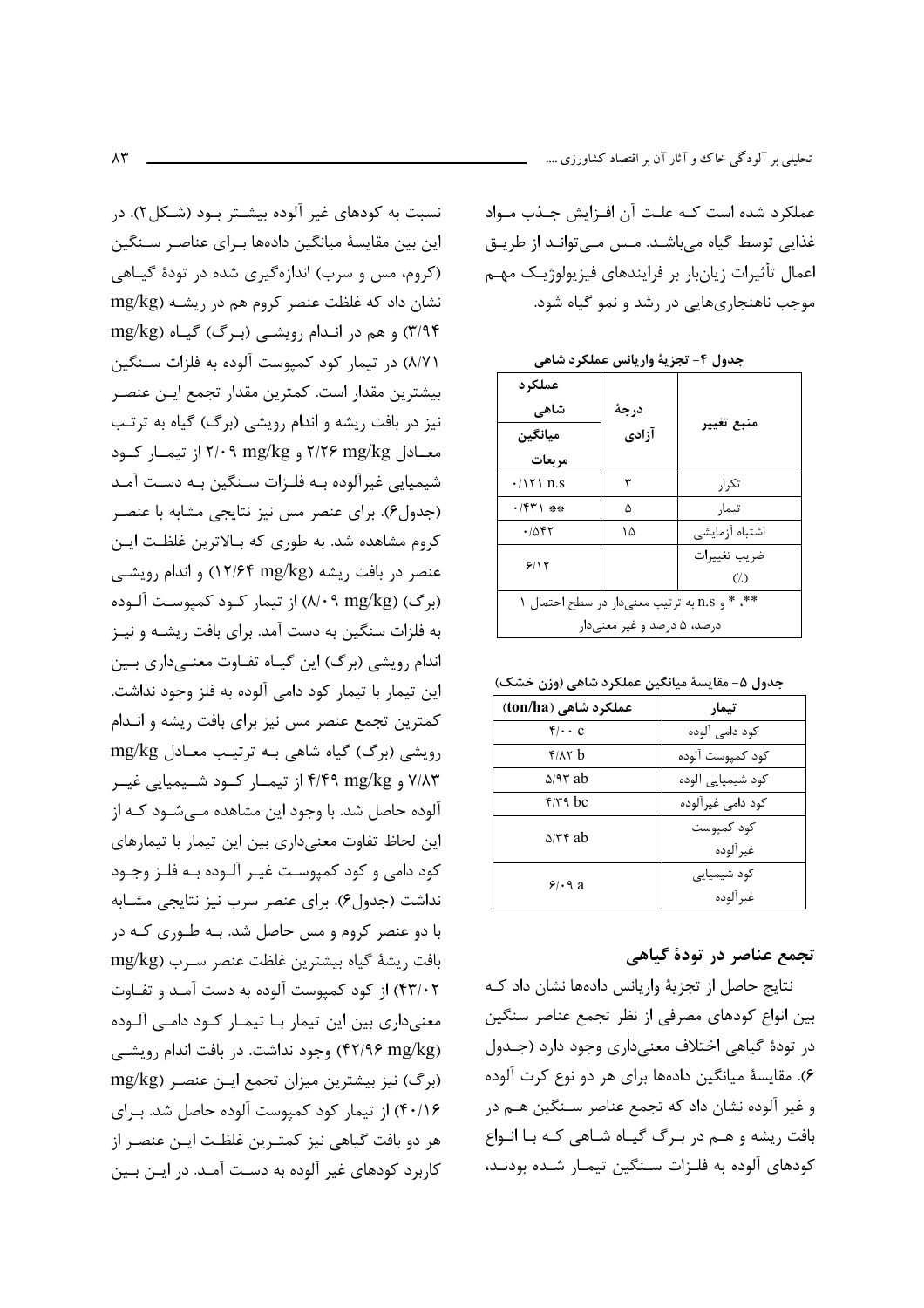برای هر دو بافت ریشه و بـرگ گیـاه کمتـرین غلظـت عنصـر ســرب بــه ترتيــب معــادل ۲۵/۱۲ mg/kg و ۲۳/۹۱ mg/kg از تیمــار کــود شــیمیایی غیــر آلــوده حاصل شد. گیاه شاهی بر خلاف توانایی اش در تحمـل آلودگیهای بالای سرب، در زدودن آن از خاک چنـدان توانا نيست. در واقع علـت افـزايش فلـزات سـنگين در

تیمارهای کودهای آلی این است که ایـن کودهـا خـود نیز دارای مقادیری از عناصر سنگین هستند. از عوامل تأثير گذار بر تجمع فلـز در بخــش@اي مختلـف گيــاه، انتقال یونهای فلزی به اندام رویشی درون آوند چـوب توسط انتقال تودهای آب بر اثر تبخیر است.

| تيمار                | $Cr$ (mg/kg)                                  |                                        |                      | $Cu$ (mg/kg)          |                     | pb (mg/kg)                                          |
|----------------------|-----------------------------------------------|----------------------------------------|----------------------|-----------------------|---------------------|-----------------------------------------------------|
|                      | ريشه                                          | اندام رويشي                            | ريشه                 | اندام رويشي           | ريشه                | اندام رويشي                                         |
|                      |                                               | (برگ)                                  |                      | (برگ)                 |                     | (برگ)                                               |
| کود دامی آلوده       | $\mathbf{r}/\mathbf{r}$ b                     | $Y/Y \notin b$                         | 17/79a               | $Y$ / $Y$ a           | $f\$ 7/95a          | $\mathbf{r}$ $\mathbf{r}$ $\mathbf{r}$ $\mathbf{r}$ |
| كود كميوست آلوده     | $\mathbf{r}/\mathbf{q}\mathbf{r}$ a           | $\lambda$ / $\lambda$ a                | $17/56$ a            | $\lambda$ $\cdot$ 9 a | $f'' + f a$         | $f'/\gamma a$                                       |
| کود شیمیایی آلوده    | $Y/Y$ C                                       | $\Gamma/99$ C                          | 11/81b               | $\Delta$ /98 b        | rr/av b             | $\Upsilon \Lambda / \cdot \Upsilon$ C               |
| کود دامے غیر آلودہ   | $1/\lambda$ ۳e                                | $\mathbf{Y}/\mathbf{Y}\cdot\mathbf{d}$ | $\lambda$ /۳۹ $c$    | $f/f \cap C$          | cd<br>$\frac{5}{2}$ | $\mathbf{Y} \mathbf{Y} / \mathbf{A} \mathbf{d}$     |
| كود كميوست غير آلوده | $\mathbf{Y}/\cdot \mathbf{\Delta} \mathbf{d}$ | $\gamma/\gamma \gamma$ d               | $\lambda/\Delta V$ C | $f/Y$ r c             | TY/59C              | $\gamma$ $\alpha$ /9 $\gamma$ d                     |
| کود شیمیایی          | $1/\lambda$ e                                 | $Y/\cdot$ 9 e                          | $V/\Lambda$ ۳ C      | f/fq                  | $\gamma_0/\gamma d$ | $\tau\tau/9$ d                                      |
| غير آلوده            |                                               |                                        |                      |                       |                     |                                                     |

جدول ۶: مقایسهٔ میانگین غلظت عناصر سنگین در بافت ریشه و اندام رویشی گیاه (وزن خشک)

نتىجەگىرى

موقعیت جغرافیایی سیستان و شرایط و توانمنـدی-های طبیعی آن در طول تاریخ باعث شده بود کـه ایـن سرزمین به انبار غلهٔ ایران معـروف شـود و در کنـار آن دامداری و دامپروری درمنطقه رونق یابد؛ امّا بـه دلیـل خشکسالی های یی دریی و تأثیر مخـرب بادهـای ۱۲۰ روزه و در نتیجه تخریب خاک، به مـرور زمـان شـرایط اسفبار کنونی بر این منطقه حـاکم شـد و روسـتاها از رونق افتاد. بنابراین بـرای جلـوگیری از نـابودی بیشـتر خاکهای کشاورزی و به تبع آن روستاهای منطقه باید به مسألهٔ آلـودگی خـاک کـه باعـث کـاهش عملکـرد محصولات كشاورزي مىشود توجه ويژه داشت. نتـايج یافتهها نشان داد که خـاکهـای غیرآلـوده نسـبت بـه

خــاکهــای آلــوده از عملکــرد بــالاتری در منطقــه برخوردارنــد. بــا توجــه بــه مقايســهٔ ميــانگين دادههــا بیشترین عملکرد گیاه شاهی از تیمـار کـود شـیمیایی غيـر آلـوده بـه فلـزات سـنگين (۶/۰۹ تـن در هكتـار) حاصل شد و کمترین عملکرد گیاه شاهی نیـز از تیمـار کود دامی آلوده به فلزات سنگین (۴ تن در هکتـار) بـه دست آمـد. در عـين حـال نتـايج حاصـل از تجزيـه و تحلیل واریانس دادهها نشان داد که بین انواع کودهـای مصرفی از نظر تجمع عناصر سـنگین در تـودهٔ گیـاهی اختلاف معنى دارى وجود دارد. مقايسهٔ ميانگين دادههـا نیز نشان داد که تجمع عناصر سـنگین هـم در بافت ریشه و هم در اندامهای رویشی گیاه شاهی که با انواع كودهاي آلوده به فلـزات سـنگين تيمـار شـده بودنـد،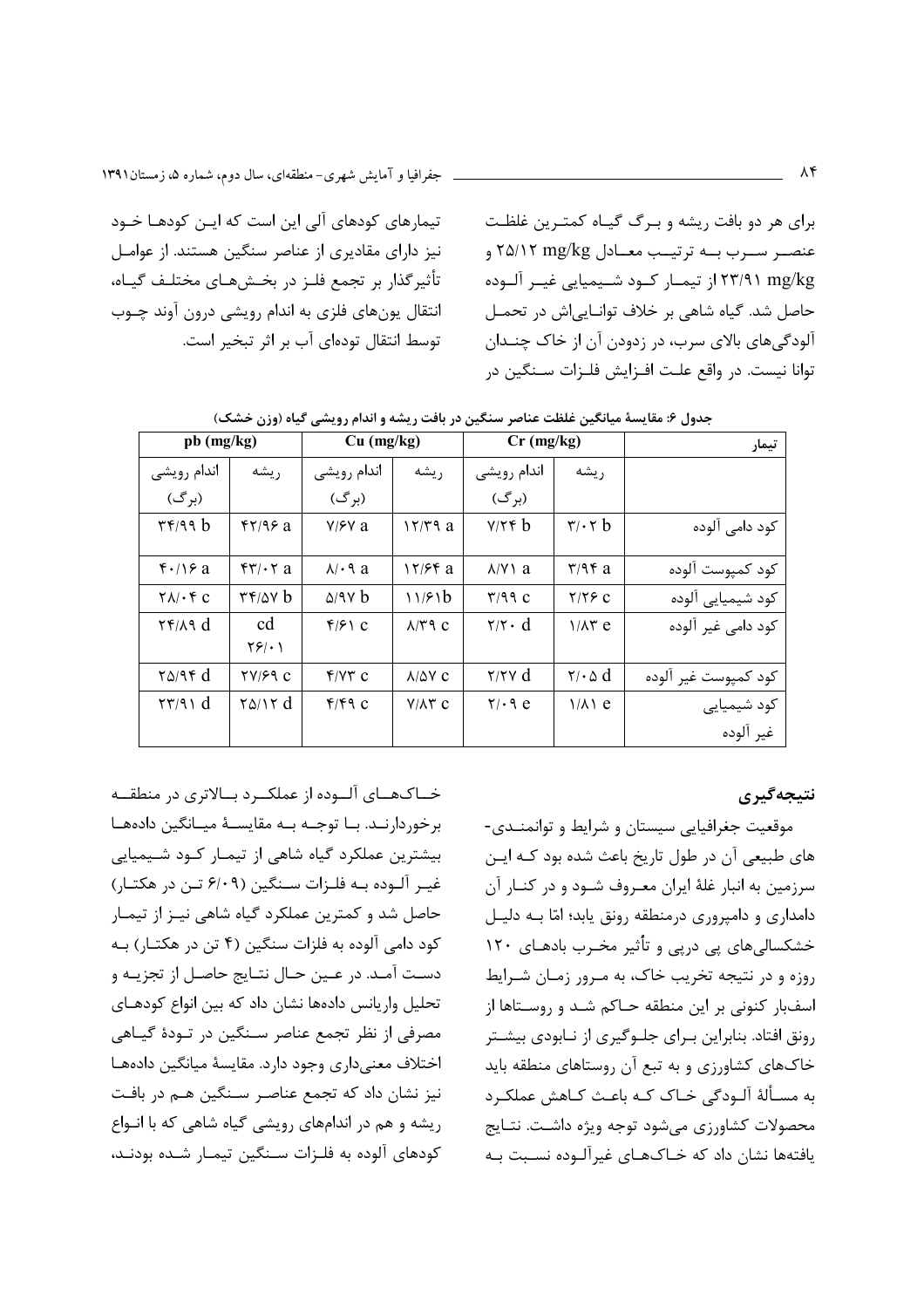روستایی، فقر، بیکاری، بیماری و ...؛ بنابراین لازم است يزوهشگران شاخههاي مختلف علمي مخصوصاً جغرافيا و مهندسی محیط زیست، گروههای مشترک پزوهشـی تشــكيل دهنــد تــا بــه اهــداف توســعهٔ روســتايي و ییشنهادهای ارائه شده کـه زمینـهسـاز توسـعهٔ یایـدار است، نزدیک شوند.

ييشنهادها

١- تهيهٔ نمونههاي مكاني با استفاده از روش تحقيـق حاضر در همهٔ منطقه. ٢- تهيــۀ نقشــۀ آمــاري و جغرافيــايي شــاخصهــاي زیست محیطی بر اساس نمونههای مکانی بـه منظـور مطالعهٔ ساده و سریع روند آلودگی خاک. ۳- بررسی تأثیر آلودگی خاک بر توسـعهٔ منطقـه بـه صورت آماري و پيشبيني رونـد آلـودگي در صـورت استفاده از انواع کود به صورت سنتی فعلی.

نسبت به تیمارهای غیر آلوده بیشتر بود. در عین حال همان طور که در شکل شـمارهٔ ۱ مشـاهده مـیشـود، آلودگی خاک باعث کاهش عملکرد گیاه در این منطقـه می شود. بنـابراین دامنـهٔ آثـار آلـودگی خـاک و تولیـد محصولات با توجه به توسعهٔ کشاورزی و صنعتی آینده بسیار جدی است و تهدیـد بـالقوهای بـرای سـلامتی انسان و امنیت غذایی جمعیت در حـال رشـد منطقـه میباشد. اگر چه در گذشته بـه مسـألهٔ آلـودگی خـاک توجه نشده است امّا امروزه استفادهٔ فـراوان از کودهـای شـیمیایی بـرای افـزایش حاصـلخیزی خـاک نگرانـی محققان را دو چندان کرده است، زیرا اگرچـه اسـتفاده ف راوان از کودهـای شــیمیایی در کوتـاه مــدت بــه بازگرداندن حاصلخیزی خاک و حفظ توان تولیـدی آن منجر میشود امّا در دراز مدت آثار نامطلوبی بر کیفیت و ساختمان خاک، کیفیت آبهای زیرزمینی و سطحی دارد و آلودگیهای زیست محیطی را به همـراه خواهـد آورد. آلودگی خاک یعنی کاهش سرمایه، عـدم توسـعهٔ



شکل۲: عملکرد گیاه شاهی (وزن خشک)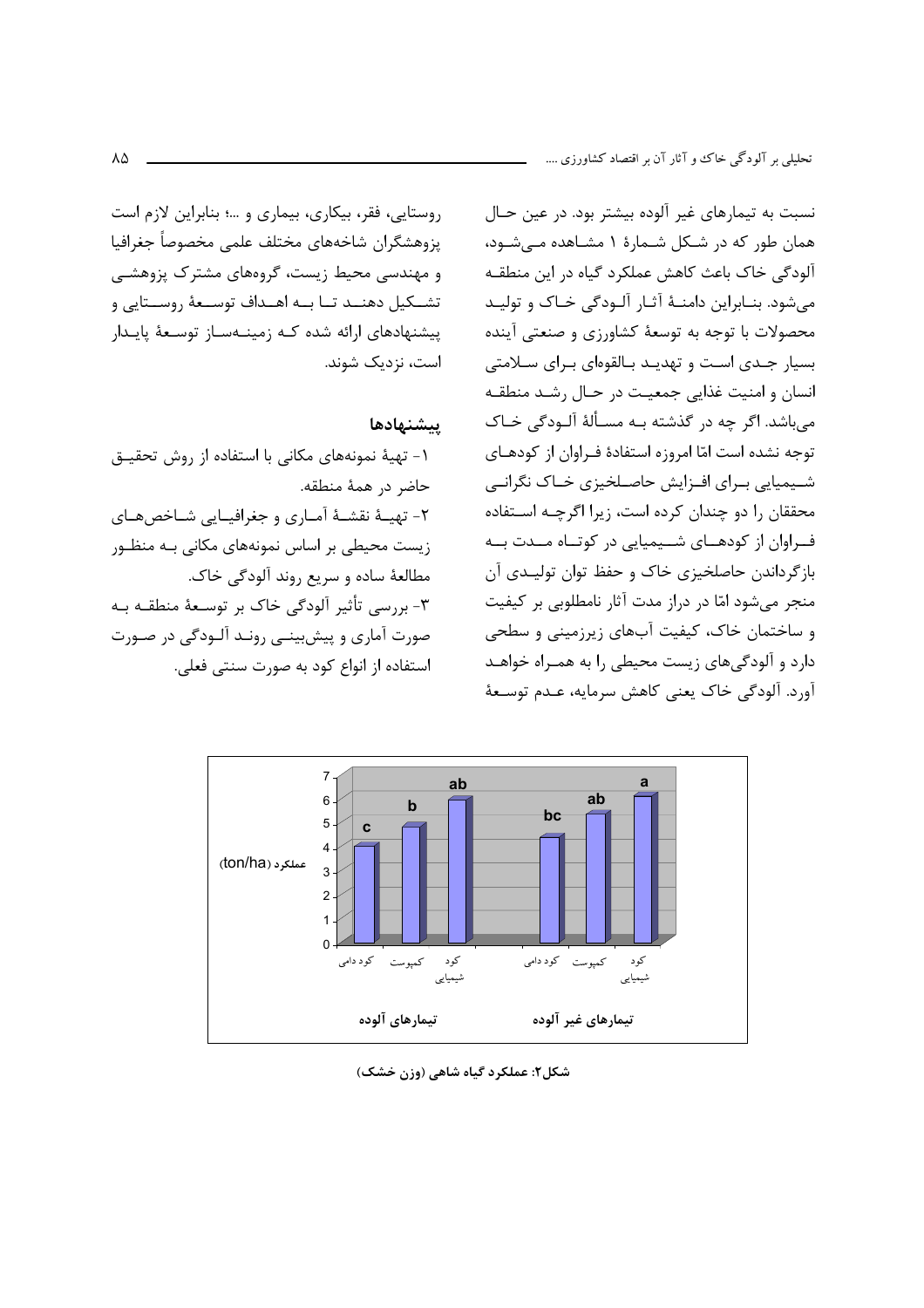

شکل۳: میزان تجمّع کروم در ریشه و برگ شاهی (وزن خشک)



شکل۴: میزان تجمّع مس در ریشه و برگ شاهی (وزن خشک)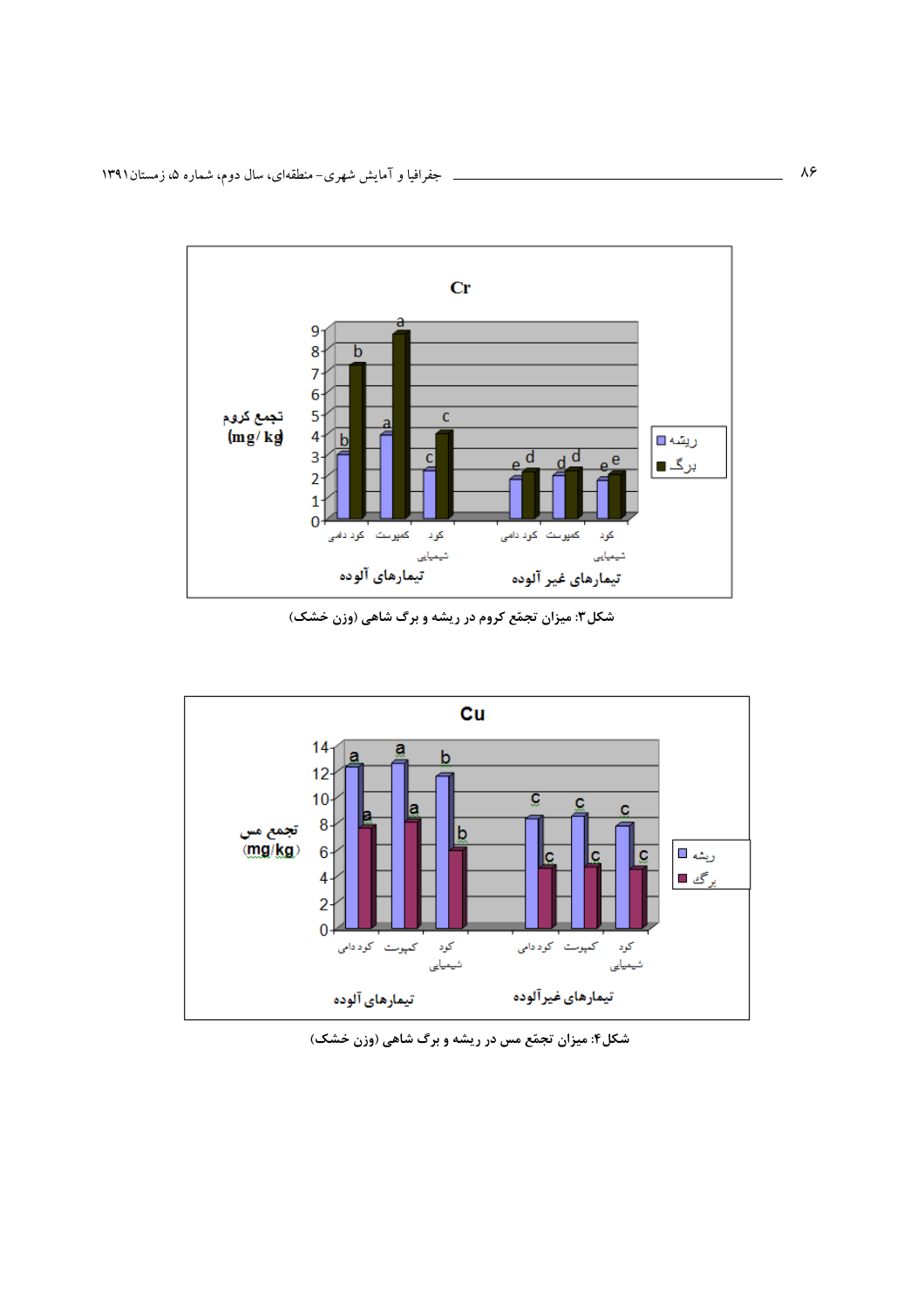

شکل ۵: میزان تجمّع سرب در ریشه و برگ شاهی (وزن خشک)

## منابع و مآخذ

- ١- احمديان، احمد. قنبري، احمد. سياه سر، براتعلي. حيدري، مصطفی. رمرودی، محمود و موسوی نیک، سـید محسـن (۱۳۸۸). اثر بقایای کود شیمیایی، دامـی و کمپوسـت بـر عملکرد، اجزای عملکرد، برخی خصوصیات فیزیولوژیک و ميزان اسانس بابونه تحت شـرايط تـنش خشـكي، نشـريهٔ پژوهشهای زراعی ایران. جلد ۸، شمارهٔ ۴.
- ۲- اکبری مقدم، علیرضا (۱۳۸۹). کاربرد طراحی Doehlert برای بهینهسـازی روش مـایکروویو جهـت تعیـین عناصـر جزئی در غلات، پایاننامهٔ کارشناسی ارشد شیمی گرایش تجزيه. دانشگاه آزاد اسلامي. كرمان.
- ۳- بای بوردی، محمد (۱۲۸۲). فیزیـک خـاک. چـاپ هفـتم. تهران. انتشارات دانشگاه تهران.
- ۴- براهیمی، نوید. افیونی، مجید . کرمی، مهین و رضایی نژاد، یحیی (۱۳۸۷). اثر باقی مانده و تجمّعی کودهای آلبی بـر غلظت نيتروژن، فسفر و پتاسيم در خاک و گنـدم، مجلـهٔ علوم و فنون كشاورزي و منابع طبيعي. شمارة ۴۶.
- ۵- بصیری، ع. (۱۳۷۷). طرحهای آماری در علوم کشـاورزی. مرکز نشر دانشگاه شیراز.
- ۶- پياولس، ج. ام. و ديگيران (۱۳۸۵). آنياليز خياک و گيباه. ترجمهٔ جواد غازان شاهي. چاپ اوّل. تهران. آييش.
- ۷- سیلسـپور، محسـن. (۱۳۸۰) . امکــان ســنجی اســتفاده از كمپوست حاصـل از زبالـهٔ شـهری در زراعـت گنــدم و جایگزینی آن با کودهای شیمیایی، مجموعه مقالات علمی همایش بهره برداری از منابع تجدید شونده و بازیافت در كشاورزي. دانشگاه آزاد اسلامي واحد خوراسگان (اصفهان) دانشكدهٔ كشاورزي.
- ۸- لگريـــد، ام. بكمـــن، او. ســـى و كوســـتاد، اى. او (۱۳۸۵). کشاورزی، کـود و محـیط زیسـت، ترجمـهٔ مجیـد جـامی الاحمـدي، بهنـام كامكـار و عبدالمجيـد مهـدي دامغـان. دانشگاه فردوسی مشهد.
- ۹- مولدان، بـدریچ و بیلهـارز، سـوزان (۱۳۸۱).شـاخصهـای توسعهٔ پایدار، ترجمهٔ نشاط حـداد تهرانـی و ناصـر محـرم نژاد.چاپ اوّل.تهران. انتشـارات سـازمان حفاظـت محـيط زيست.
- ۱۰- نوربخش، ش. غضنفري مقـدم، ۱ .(۱۳۸۰). تـأثير عناصـر سنگین خاک در رشد و در قسـمتهـای خـوراکی گیـاه، چهارمین همایش کشوری بهداشت محیط.
- ١١- ولف، بنجـامين و اسـنايدر، جـورج (١٣٨۶). خـاکـهـای پایدار: جایگاه مادهٔ آلی در پایداری و حاصلخیزی خاک، ترجمة عبدالمجيد مهدوى دامغاني، رضا ديهيم فرد و رضا میرزایی تالار پشتی.چاپ اوّل، انتشـارات دانشـگاه شـهید بهشتی.